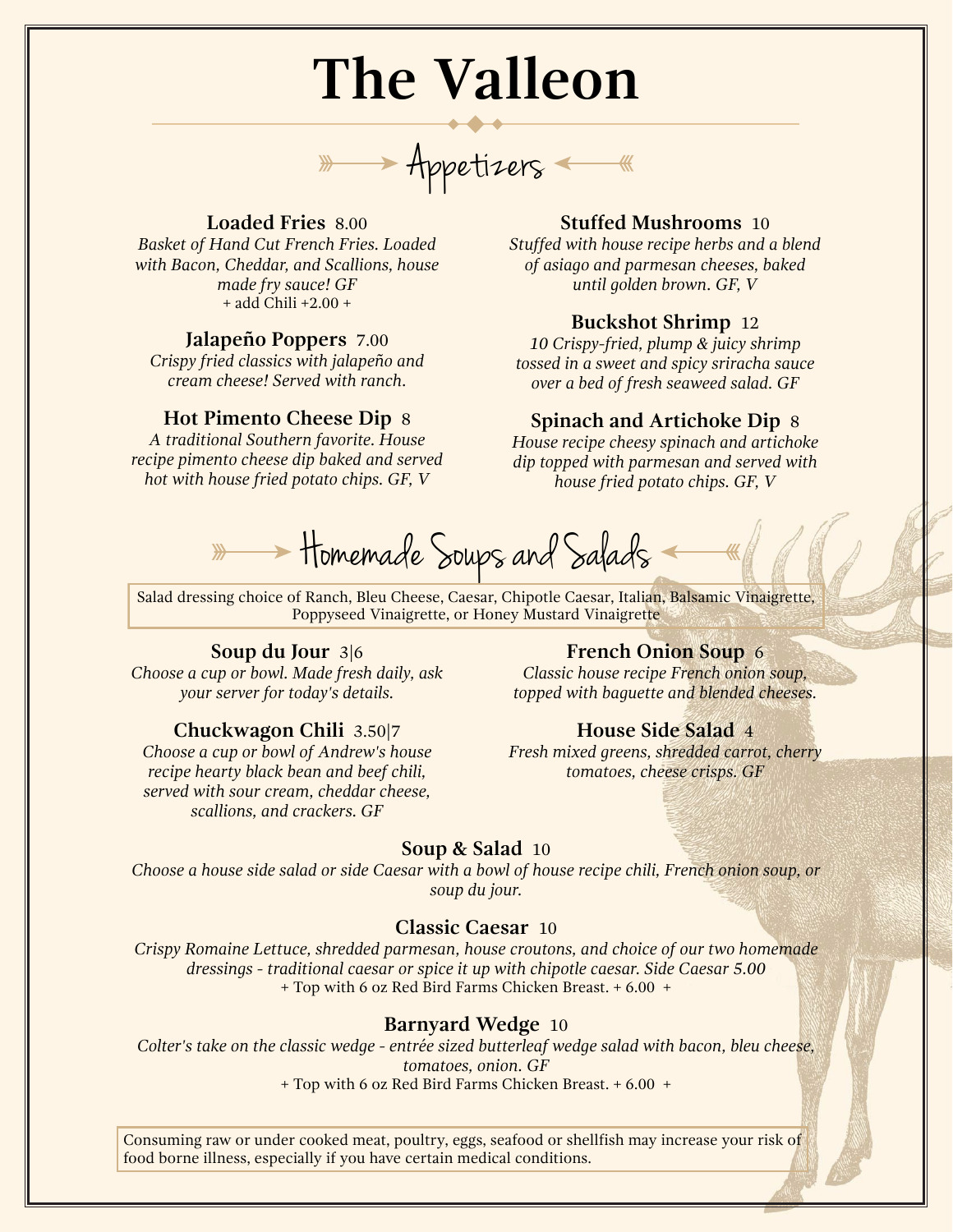$\longrightarrow$  Sandwiches

Sandwiches include your choice of Hand Cut Fries, Homemade Macaroni and Cheese, Seasonal Rice Pilaf, Sweet Potato Fries, Cup of Soup du Jour~ Loaded Baked Potato + 2~ Caesar salad +2~ House salad  $+1$ ~ Gluten Free Bread option  $+1$ ~

#### **Hot Caprese** 10

*Fresh tomatoes, spinach, and mozzarella on wheat bread with roasted garlic and basil aioli.*

#### **Patty Melt** 11

*4 oz USDA Prime burger patty on sourdough or wheat bread, grilled golden brown with your choice of cheddar, swiss, or pepperjack cheese.*

# **Reuben** 14

*House smoked corned beef, fresh sauerkraut, swiss cheese and house Russian dressing, served hot on toasted rye*

 $\overline{\mathscr{P}}$  Pasta  $\overline{\mathscr{P}}$ 

Gluten free pasta +3.00. Vegetarian option of spinach and mushrooms available upon request.

# **Chicken Alfredo** 24

*6 oz Red Bird Farms chicken breast tops a classic favorite with house made cream sauce, linguini pasta, and parmesan cheese. Vegetable du jour and house salad included.*

#### **Shrimp Scampi** 26

*Plump and juicy shrimp in a lemon herb cream sauce, sautéed with white wine and garlic, tossed with linguini and topped with asiago. Vegetable du jour and house salad included.*

Ameat Entrées

All steaks are USDA Prime Angus Beef. Entrées include vegetable du jour and your choice of Hand Cut Fries, Homemade Macaroni and Cheese, Seasonal Rice Pilaf, Sweet Potato Fries, Cup of Soup du Jour~ Loaded Baked Potato + 2~ Caesar salad +2~ House salad +1

#### **Country Fried Steak** 18

*8 oz steak, lightly breaded and crispy fried, topped with house recipe sawmill gravy.*

## **Trail Dusted Pork Chop** 21

*Thick 10 oz pork tenderloin rubbed with a secret spice blend and grilled to perfection, or try it salt dusted with rosemary & sage over rosemary cream sauce. + 4 GF*

#### **Truffle Butter Filet Mignon** 38

*7 oz tender filet mignon, topped with house made compound truffle butter and grilled to your desired perfection. GF* + Grilled plain 35 +

#### **Salt River Ribeye** 40

*14 oz Ribeye with smoked salt and pepper, thick and char grilled to your liking. GF* + Add bleu cheese crumbles and house made horseradish cream sauce+2 +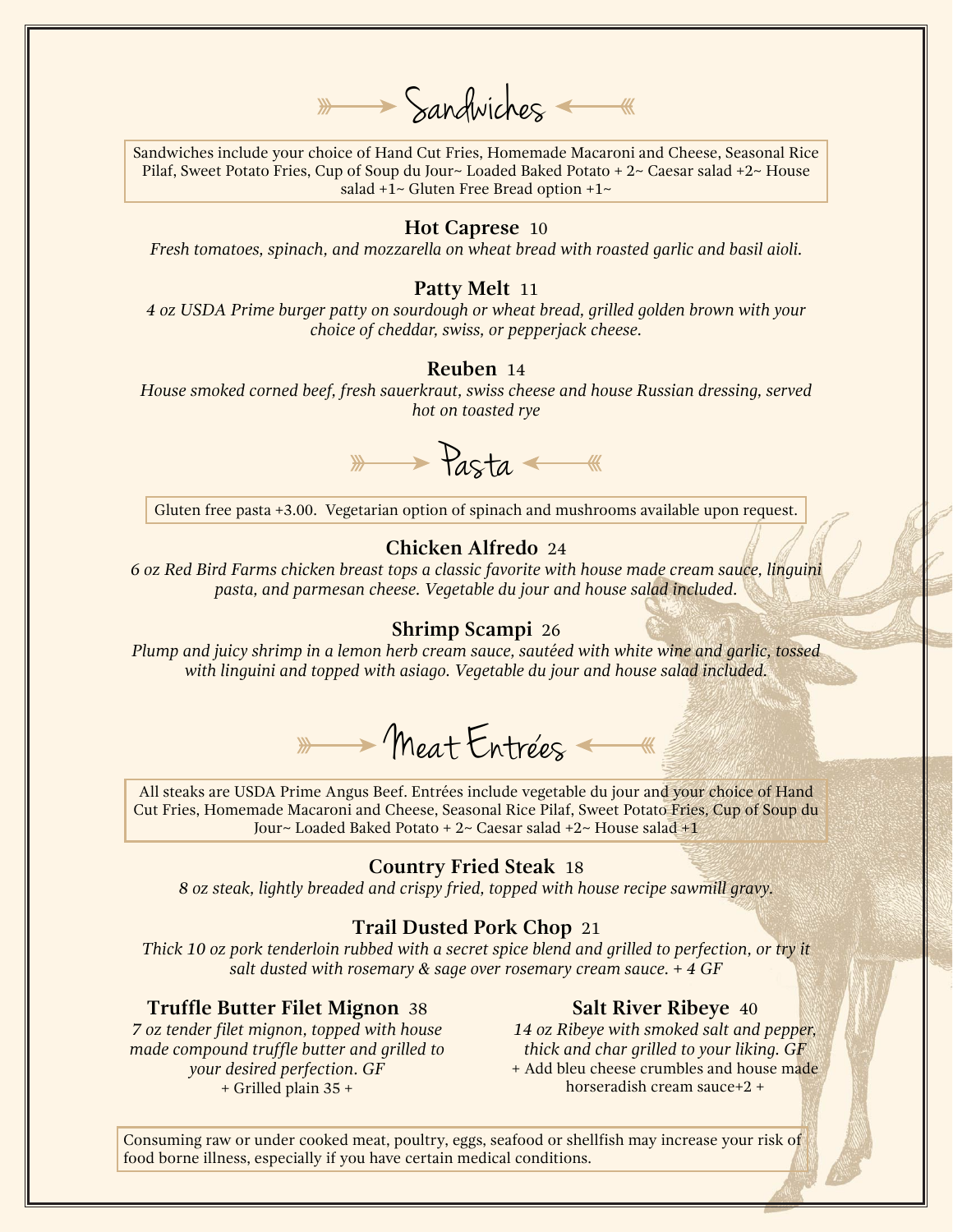\* Poultry and Seafood

## **Rosemary and Sage Chicken** 25

*10 oz Red Bird Farms airline chicken breast crusted in house blended rosemary and sage salt, crisp roasted and served over a rosemary cream sauce. Includes vegetable du jour and wild rice pilaf. GF*

# **Chicken Tenders** 12

*Chicken tenders, deep fried, served with house cut French fries and your choice of house BBQ sauce, ranch, or honey mustard vinaigrette.*

#### **Catch of the Day** MP

*Ask your server for special details. Order your fresh fish blackened, grilled, pan fried, or the chef's choice preparation. Includes vegetable du jour and wild rice pilaf.* + Add house compound butter of sun dried tomatoes and capers. 2.00 +

### **Buckshot Basket** 15

*10 fresh shrimp, fried golden brown, tossed in sweet and spicy sriracha sauce, served with house cut French fries and fry sauce.*

## **Pub Style Fish 'n' Chips** 16

*Yuengling beer battered haddock filets served with house cut French fries and your choice of house made tartar or cocktail sauce.*

Burgers

Our burgers are ½ lb USDA Prime Angus Beef served on a brioche bun with lettuce, tomato, and onion. All burgers include hand cut fries, house fry sauce, and a dill pickle.

#### **Colter's Classic** 12|16

*Loaded with crispy applewood smoked bacon and cheddar cheese, it is hard to go wrong with the Classic!*

#### **The Mountain Jam** 12|16

*Swiss cheese, sautéed mushrooms, and house made maple bacon jam pack flavor onto our signature burger. A local favorite!*

### **Alternatives**

*Substitute any beef burger patty for 6 oz Red Birds Farms Chicken Breast at no charge - Substitute a Beyond Burger patty +5.00.* + Gluten free bun +3.00 +

#### **The Duke** 12|16

*Our take on the cowboy kicker, The Duke is flavor packed featuring pepper jack cheese, jalapenos, and our signature BBQ sauce. Go mild with Sparky or heat up your night with Kinky! Sparky is mild, Kinky is HOT. If you are unsure of your spice preference please ask for sauce on the side.*

# **The Rowdy Ranch Hand** 12|16

*Black and bleu! Twisted traditional, this burger is covered in blackening seasoning to perfectly complement the bleu cheese crumbles loaded on top.*